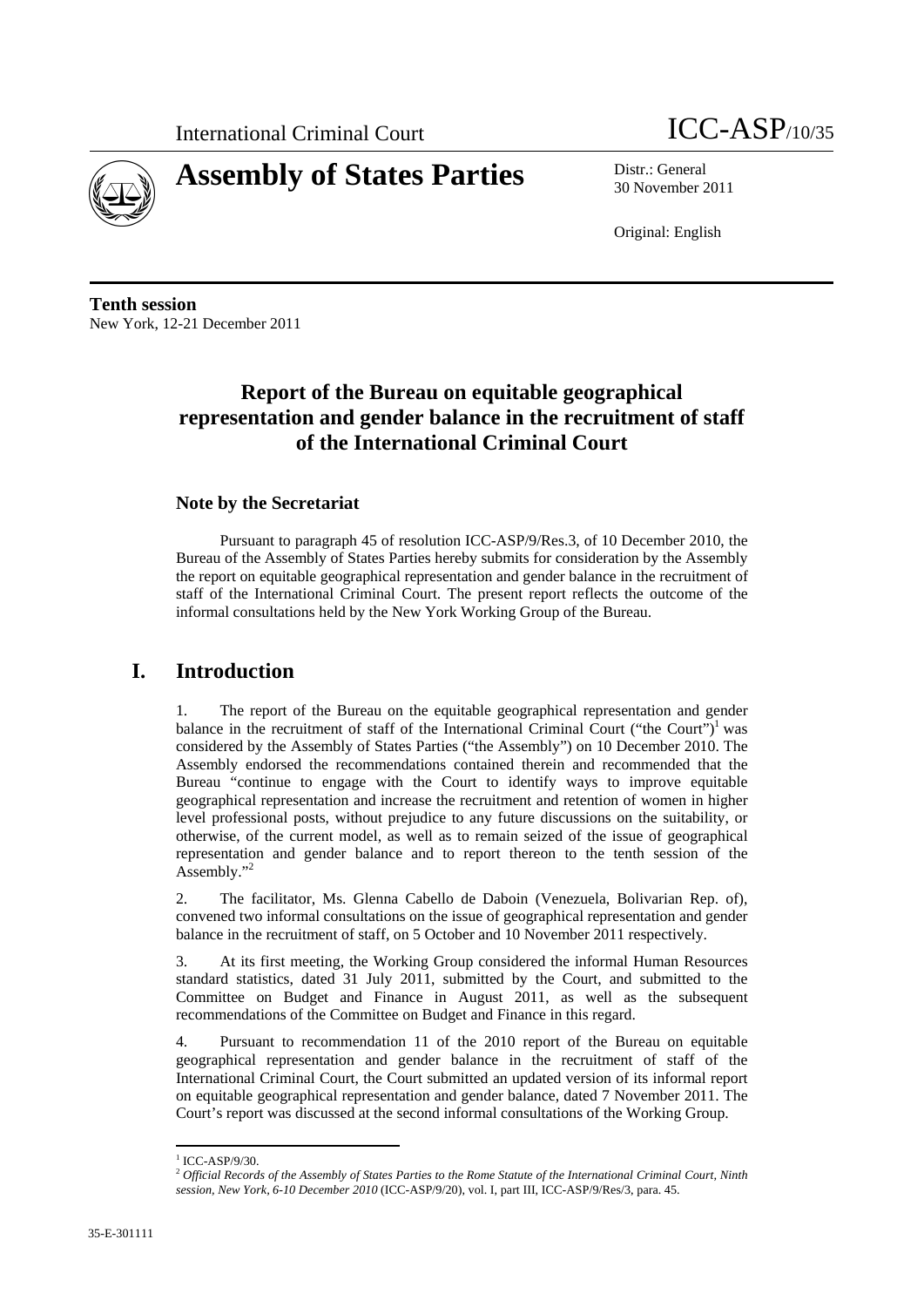5. The Working Group prepared a draft provision for inclusion in the omnibus resolution (annex).

## **II. Findings**

6. Statistics provided, as at 31 March 2011, show that female staff comprise 48.32 per cent of the Court's professional staff, while male staff comprise 51.68 per cent.<sup>3</sup> i.

7. The most recent data illustrates that 185 males and 173 females are among the Professional and Director levels of staff, including elected officials and language staff.<sup>4</sup> Of the entire Court staff however, there is a disparity of 377 males and 318 females.<sup>5</sup>

8. The staff at the Professional and Director levels consists of 322, excluding 36 language staff, positions of which 61.63 percent belong to the same region. The statistics provided by the Court reveal that, as at 31 October 201l, 29 States are overrepresented, 16 are in balance, 15 are underrepresented, while 56 are not represented.

9. As at 31 October 2011, 16.61 per cent of staff had been recruited from African States, 6.27 per cent from Asian States, 7.21 per cent from Eastern European States, 9.09 per cent from Latin America and Caribbean States (GRULAC), and 60.82 per cent from Western Europe and other States (WEOG).

10. Based on the current number of States Parties to the Rome Statute, the Court projects to recruit 12.96 per cent of its staff from Africa, 18.26 per cent from Asia, 8.35 per cent from Eastern Europe, 14.52 per cent from Latin America and the Caribbean (GRULAC), and 45.91 per cent from Western European other States (WEOG).

### **III. Recommendations**

- 1. All post levels at the Court should reflect equitable geographic representation and gender balance.
- 2. The Court should continue to build on the progresses it has made in the recruitment of female staff, particularly at senior levels.
- 3. Vacancy announcements should also be circulated to Permanent Missions to the United Nations in New York and to Embassies in The Hague.
- 4. Employment opportunities should be presented in a more user-friendly manner on the webpage of the International Criminal Court.
- 5. Vacancy announcements that are circulated via periodicals and publications should be included in periodicals and publications that have circulation in States that are underrepresented or not represented at the Court, including in domestic periodicals and publications of those States.
- 6. The Court should provide information on the results of the assessment centre exercises for senior positions, and whether these shall be used in the future for staffing senior positions at the Court.<sup>6</sup>
- 7. The Court should also provide information on whether the recruitment of consultants, who are not staff of the Court, takes into account equitable geographic representation and gender balance.
- 8. The Court shall provide a copy of the guidelines containing detailed information on the management of the JPO Programme.

  $3$  ICC-ASP/10/5.

<sup>4</sup> Ibid.

<sup>&</sup>lt;sup>5</sup> Informal report of the Court on equitable geographical representation and gender balance in the recruitment of staff of the International Criminal Court. dated 7 November 2011.

<sup>6</sup> ICC-ASP/10/9.